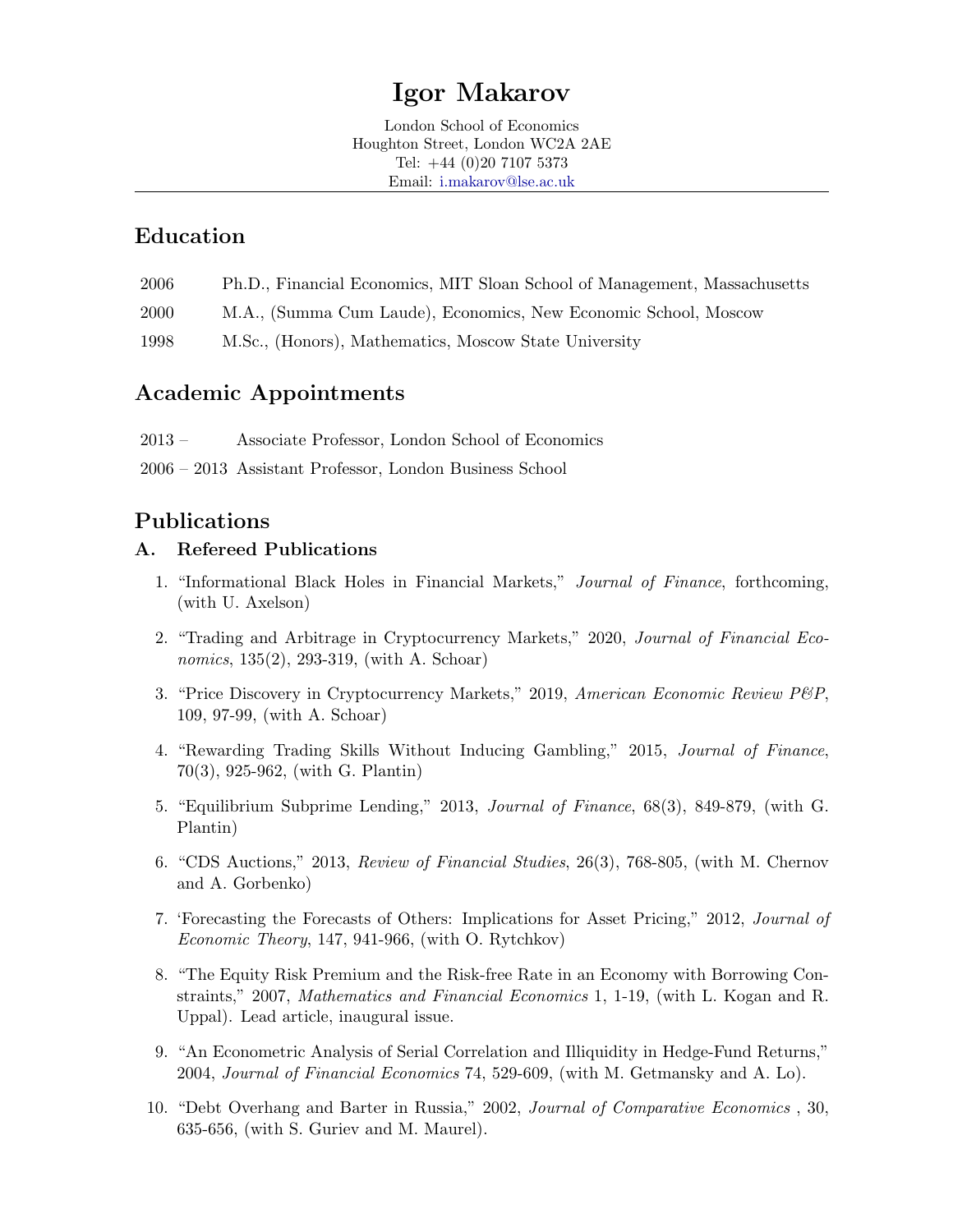#### B. Working papers

- 1. "Outsized Arbitrage"
- 2. "A feedback model of bubbles", with (Y. Han)
- 3. "Sequential Credit Markets," (with U. Axelson)
- 4. "Deliberate Limits to Arbitrage," (with G. Plantin)
- 5. "Sources of Systematic Risk," (with D. Papanikolaou)
	- Crowell Memorial Prize (second place), PanAgora Asset Management, 2007

### Presentations

### A. Presentations at conferences

| 2019 | American Finance Association Meetings, Atlanta                               |
|------|------------------------------------------------------------------------------|
| 2018 | European Summer Symposium in asset Pricing, Gerzensee                        |
| 2017 | American Finance Association Meetings, Chicago                               |
|      | Finance Theory Group meeting, Boulder                                        |
|      | European Summer Symposium in asset Pricing, Gerzensee                        |
| 2016 | LBS Summer Finance Symposium, London                                         |
| 2015 | NBER Asset Pricing summer meetings, Boston                                   |
|      | INQUIRE conference, London                                                   |
|      | Western Finance Association Meetings, Seattle                                |
|      | FIRS Conference, Reykjavik                                                   |
|      | Finance Theory Group meeting, Maryland                                       |
| 2013 | American Finance Association Meetings, San Diego                             |
| 2012 | NYU Stern Microstructure Meetings, New York                                  |
|      | Society for Economic Dynamics Meetings, Cyprus                               |
|      | Sixth Theory Workshop on Corporate Finance and Financial Markets, Boston     |
| 2011 | American Finance Association Meetings, Denver                                |
|      | Tel Aviv Finance Conference                                                  |
| 2010 | UBC Summer Conference, Vancouver                                             |
|      | Society for Economic Dynamics Meetings, Montreal                             |
|      | Third Annual Paul Woolley Centre Conference, London                          |
|      | Second Theory Workshop on Corporate Finance and Financial Markets, New York  |
| 2009 | NBER Asset Pricing Meetings, San Francisco                                   |
|      | Western Finance Association Meetings, San Diego                              |
|      | Society for Economic Dynamics Meetings, Istanbul                             |
|      | European Summer Symposium in Economic Theory, Gerzensee                      |
|      | Finance Workshop K.U. Leuven and U.C. Louvain, Brussels                      |
| 2008 | Adam Smith asset pricing Conference, London                                  |
| 2007 | Frequency-domain methods in economics and finance, University of Illinois at |
|      | Urbana-Champaign                                                             |
| 2003 | European Finance Management Association                                      |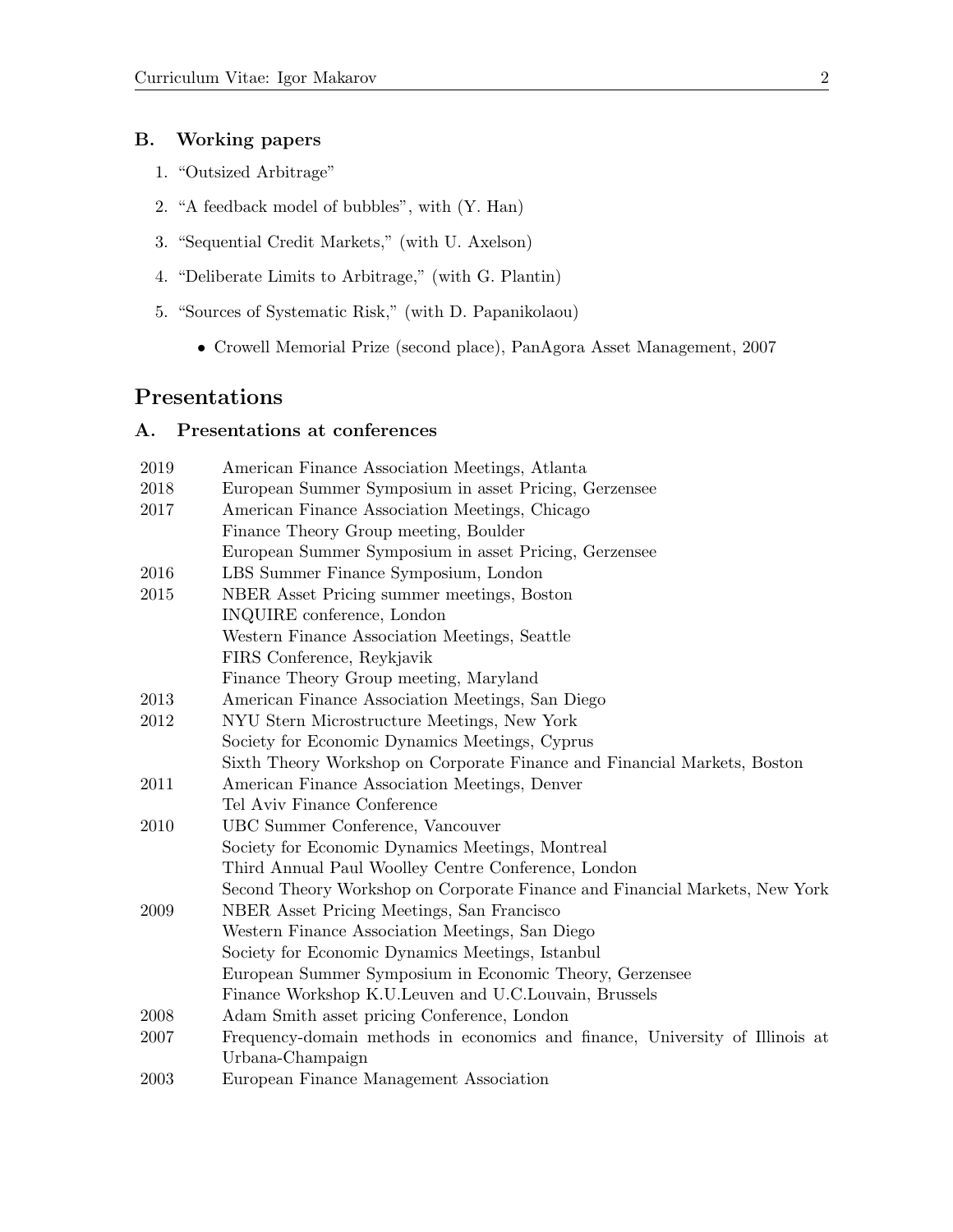#### B. Invited presentations

2019 UCLA, Tsinghua University

| EPFL, Lausanne; HSE, Moscow                                                                                                                                       |
|-------------------------------------------------------------------------------------------------------------------------------------------------------------------|
| MIT Sloan; 4 nations at Nova University, Lisbon; HSE, Moscow                                                                                                      |
| Warwick BS                                                                                                                                                        |
| Cheung Kong GSB, Beijing; HK PolyU, Hong Kong; University of Reading                                                                                              |
| University of Surrey; Stanford Graduate School of Business; Carlson School of Man-<br>agement, University of Minnesota; Vienna Graduate School of Finance; IESEG, |
| Lille-Paris, Stockholm School of Economics                                                                                                                        |
| Manchester Business School                                                                                                                                        |
| HEC, Paris; Imperial College, London; University of Lugano, EPFL, Lausanne;                                                                                       |
| Kellogg Junior Finance Conference; Simon Graduate School of Business, Rochester                                                                                   |
| University; London School of Economics, University of Nottingham;                                                                                                 |
| Fisher College on Business, Ohio State University; Fox School of Business, Temple                                                                                 |
| University; Haas Real Estate, University of California at Berkeley; Brazilian Fi-                                                                                 |
|                                                                                                                                                                   |

- f California at Berkeley; Brazilian Finance Society 2011 Meetings; Third Oxford-Man Institute Hedge Fund Conference
- 2010 Vienna University, Queen Mary, University of London, Rochester Simon School of Business, Kellogg School of Management, Northwestern University
- 2009 Haas School of Business, University of California at Berkeley; Central Bank of Chile
- 2006 Boston University; Fuqua School of Business, Duke University; London Business School; London School of Economics; Rady School of Managemen, University of San Diego; Haas School of Business, University of California at Berkeley; Columbia Business School; Tuck School of Business, Dartmouth College

### Awards and Distinctions

- 2012 NASDAQ OMX Award for the best paper in asset pricing at the WFA 2012
- 2011 Research and Materials Development Fund, London Business School
- 2009 BNP Paribas Hedge Fund Centre at HEC research grant
- 2009 Research and Materials Development Fund, London Business School
- 2008 Research and Materials Development Fund, London Business School
- 2007 Crowell Memorial Prize (second place), PanAgora Asset Management
- 2000 Presidential Fellowship, MIT Sloan School of Management
- 2000 Best Thesis Writer Award, New Economic School
- 1996–1998 Chebyshev Scholarship for Outstanding Academic Performance, Moscow State University

### Professional Activities

• Referee for American Economic Review, Econometrica, Economic Journal, Economic Letters, Economic Theory, Journal of Banking and Finance, Journal of Econometrics, Journal of Economic Theory, Journal of Economic Dynamics and Control, Journal of Finance, Journal of Financial Economics, Journal of Financial Intermediation, Management Science, Mathematics and Financial Economics, Review of Economic Studies, Review of Financial Studies.